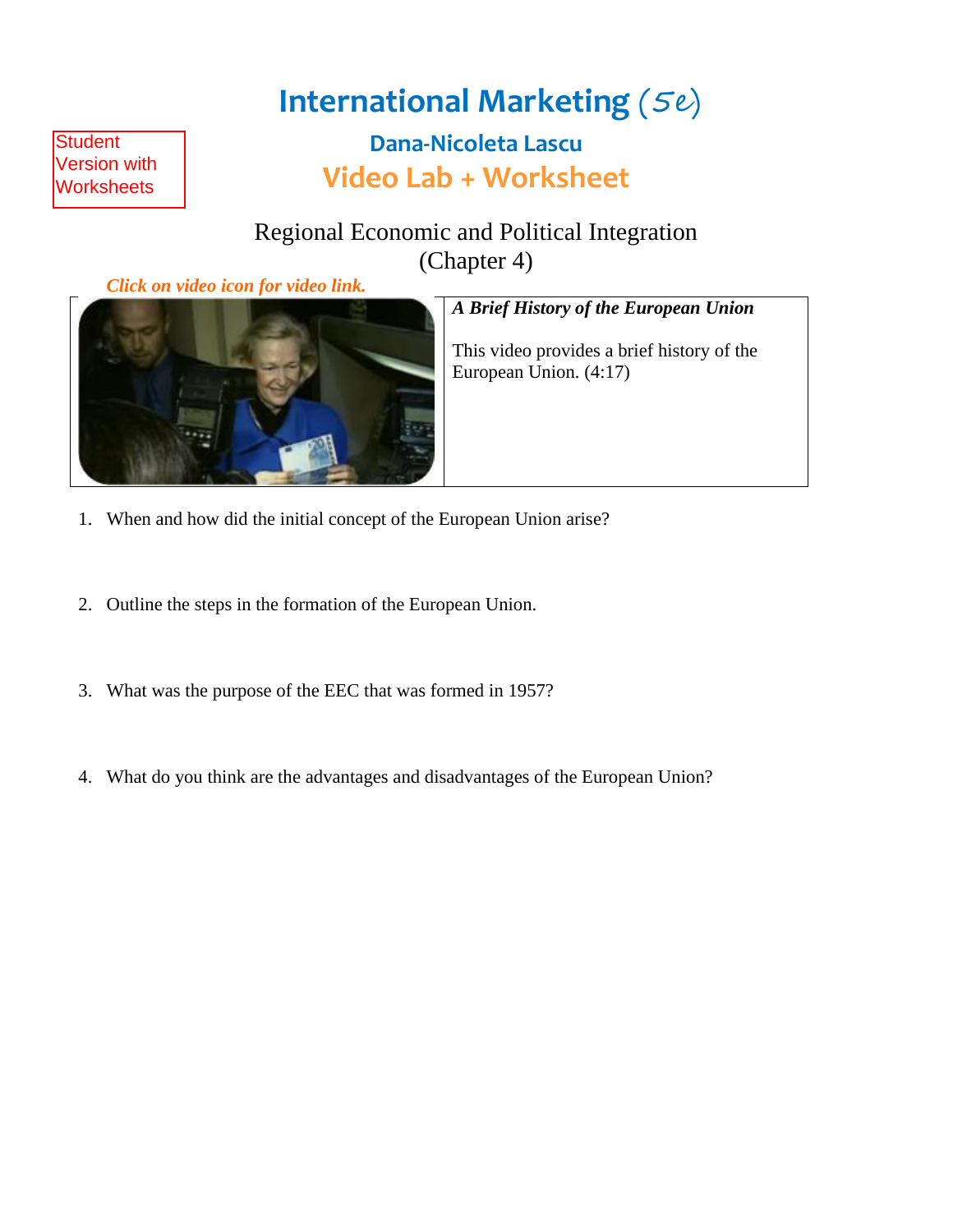#### Regional Economic and Political Integration (Chapter 4)

 *Click on video icon for video link.*



*What is ASEAN and Why is it Important for Southeast Asia?*

This video defines ASEAN and then explains why it is important to Southeast Asia. (3:33)

- 1. What is ASEAN? What countries were original members and why was the alliance formed?
- 2. What shift in focus occurred with ASEAN in 2015?
- 3. According to the video, how important is ASEAN?
- 4. After watching the video and reading the textbook, how important is it for the United States to become involved in ASEAN? Justify your answer.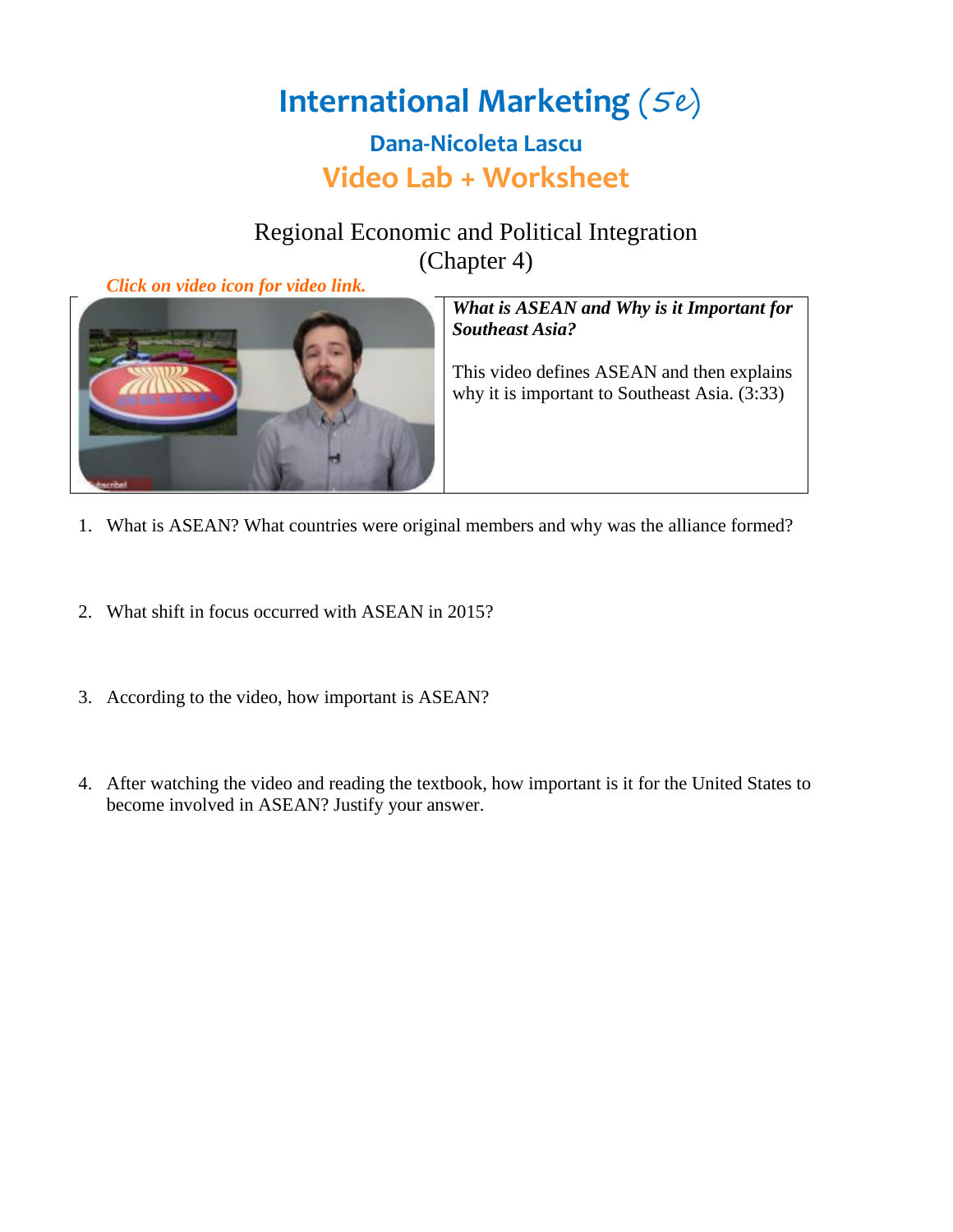#### Regional Economic and Political Integration (Chapter 4)



*Introduction to NAFTA*

This video provides a brief history of NAFTA and explains its basic concepts. (4:46)

- 1. What countries form NAFTA and when was it created?
- 2. What are the historical reasons for Mexico's interest in NAFTA?
- 3. According to the video, what were the key provisions of NAFTA?
- 4. What is the Rule of Origin and why was it a part of NAFTA?
- 5. Based on your knowledge of free trade and protectionism, do you think NAFTA is a good agreement for the United States, Canada and Mexico? Explain why.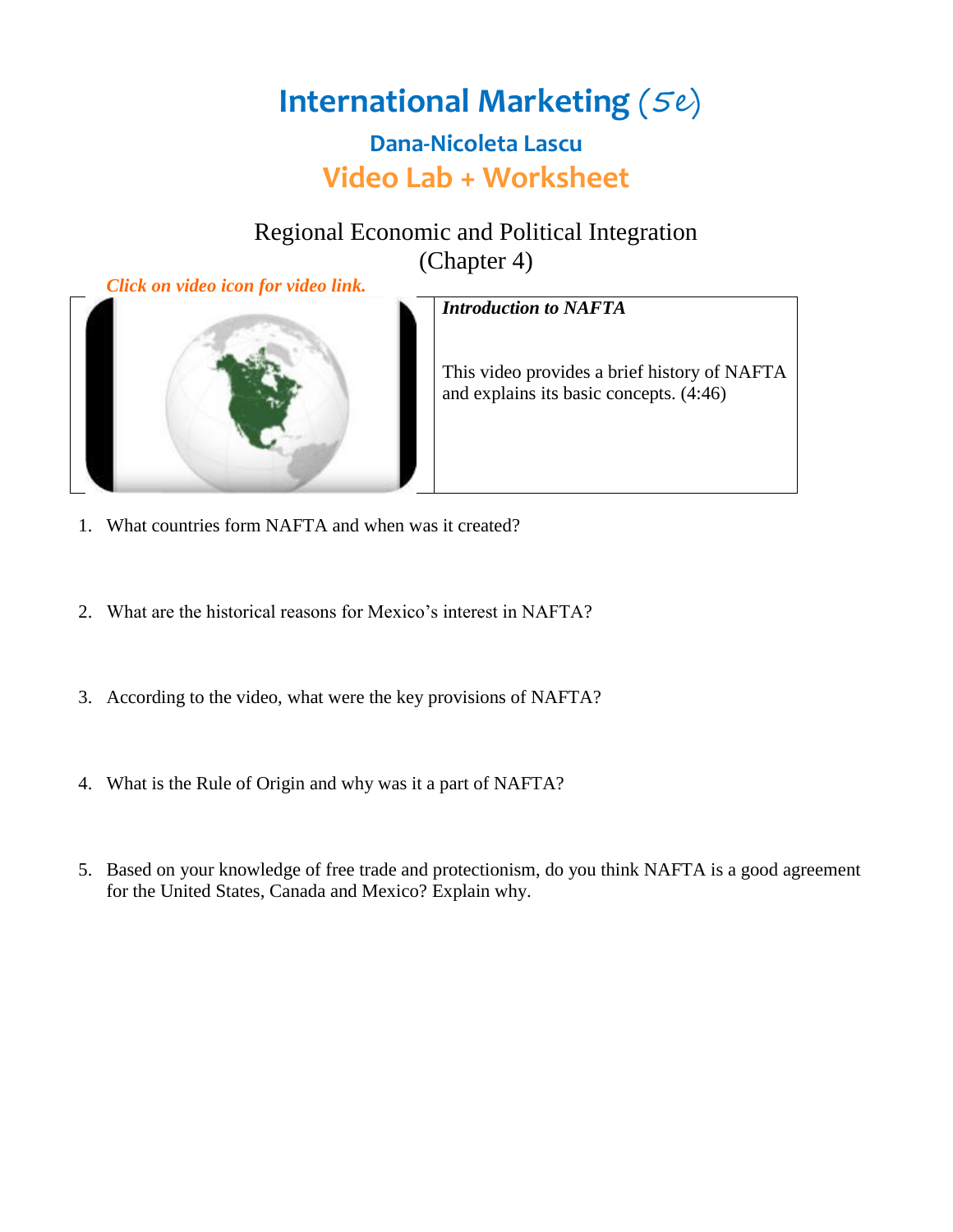**Instructor Version** with suggested answers.

# **International Marketing** (5e)

### **Dana-Nicoleta Lascu Video Lab + Worksheet**

Regional Economic and Political Integration (Chapter 4)

 *Click on video icon for video link.*



#### *A Brief History of the European Union*

This video provides a brief history of the European Union. (4:17)

1. When and how did the initial concept of the European Union arise?

The EU was formed after World War II and came about through a series of treaties. People wanted to find a means of ensuring future peace and co-operation.

2. Outline the steps in the formation of the European Union.

1) In the late 1940s, the concept of a European community was discussed. 2) In 1951 the European Coal and Steel community was formed among six countries. 3) In 1957 the European Economic Community was created. 4) The UK joined in 1973 after being turned down twice. 5) In 1986 the Single European Act was signed in England, which further reduced trade barriers among member countries. 6) In 1993 the European Union was formed. 7) The Euro was introduced in 2002, which was a common currency among the EU members.

3. What was the purpose of the EEC that was formed in 1957?

The goal was to make it easier for member countries to buy and sell an array of goods and services, not just coal and steel. It also made it easier for people to travel and work in the six countries that formed the EEC.

4. What do you think are the advantages and disadvantages of the European Union?

Student answers will vary. The primary advantages are free trade and unified protection against outside enemies. Disadvantages may be loss of jobs and lower economic growth in individual countries.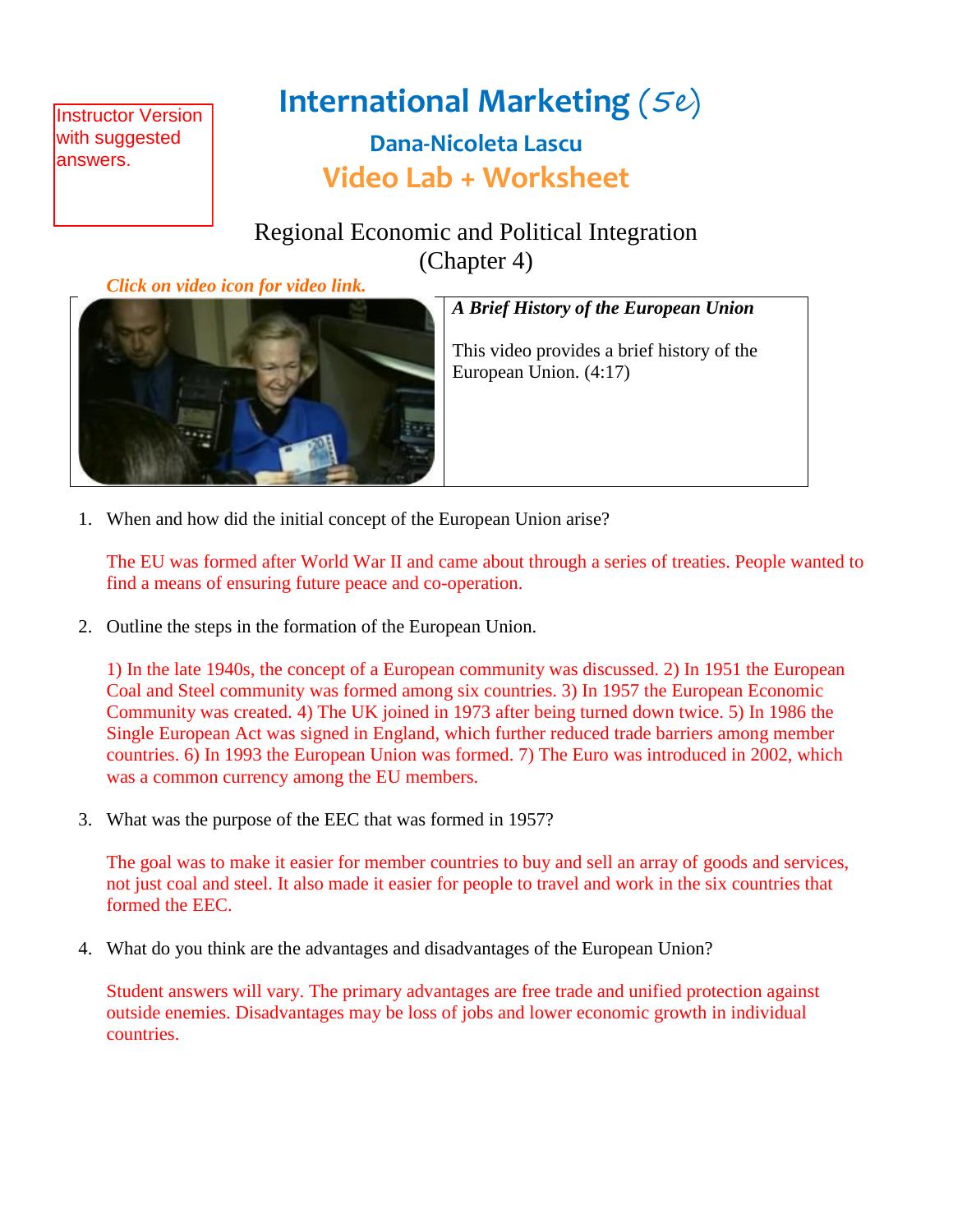### Regional Economic and Political Integration (Chapter 4)

 *Click on video icon for video link.*



*What is ASEAN and why is it important for Southeast Asia?*

This video defines ASEAN and then explains why it is important to Southeast Asia. (3:33)

1. What is ASEAN? What countries were original members and why was the alliance formed?

ASEAN is a political and economic alliance of 10 countries. Original members were Indonesia, Philippines, Malaysia, Singapore, and Thailand. The alliance was originally formed to address a concern about communism and to give these five countries a cohesive voice on cold war issues.

2. What shift in focus occurred with ASEAN in 2015?

AESAN shifted its focus to 1) international trade, 2) border security, and 3) collaboration with neighboring countries, such as China and India. Each country's military is weak so they have worked together to provide better defense for all countries.

3. According to the video, how important is ASEAN?

ASEAN has garnered the attention of other countries, especially the United States, because of its large consumer base. This interest from other countries has allowed ASEAN to issue a stronger statement against China's Southeast Asian expansion.

4. After watching the video and reading the textbook, how important is it for the United States to become involved in ASEAN? Justify your answer.

Student answers will vary.